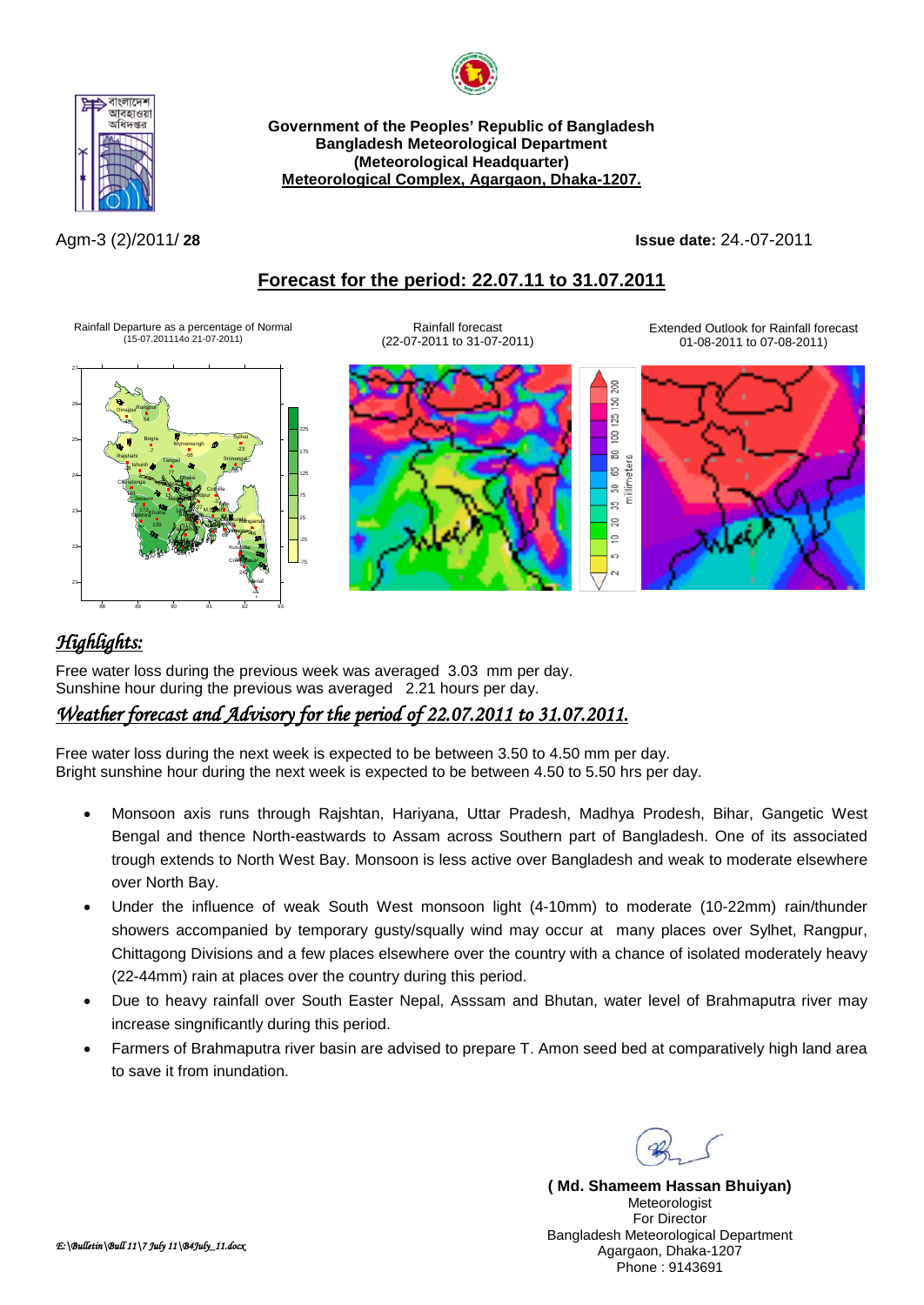# **Bangla Version**

## <u>পৰ্বাভাস, সময়: ২২-০৭-২০১১ থেকে ৩১-০৭-২০১১</u>

Rainfall Departure as a percentage of Normal (15-07.201114o 21-07-2011)



Rainfall forecast (22-07-2011 to 31-07-2011) Extended Outlook for Rainfall forecast 01-08-2011 to 07-08-2011)



### *প্ৰধান বৈশিষ্ট্য সমৃহঃ-*

 $\frac{1}{2}$ সপ্তাহের দৈনিক বাষ্পীভবনের গড় ৩.০৩ মিঃ মিঃ ছিল।  $\frac{1}{2}$ সপ্তাহের দৈনিক সর্যকিরণ কালের গড় ২.২**১** ঘন্টা ছিল।

## *আবহাওয়া পূৰ্বাভাসঃ- ২২-০৭-২০১১ ইং থেকে ৩১-০৭-২০১১ ইং পৰ্যন্ত।*

*আ*গামী সপ্তাহের বাম্পীভবনের দৈনিক গড় মান ৩.৫০ মিঃমিঃ থেকে ৪.৫০ মিঃমিঃ থাকতে পারে। *AvMvgx mßv‡ni m~h©wKiYKv‡ji ˆ`wbK Mo gvb 4.50 N›Uv †\_‡K 5.50 N›Uv \_vK‡Z cv‡i|*

- *মৌসমী অক্ষটি রাজস্থান, হরিয়ানা, উত্তর প্রদেশ, মধ্য প্রদেশ, বিহার , গাঙ্গেয় পশ্চিম বঙ্গ ও উত্তর পূর্ব দিক হয়ে আসাম এবং বাংলাদেশের দ*ক্ষিণাংশ পর্যন্ত অবস্থান করছে। এর বর্ধিতাংশটি উত্তর পশ্চিম বঙ্গোপসাগর পর্যন্ত বিস্তৃত। বাংলাদেশের উপর মৌসূমী বায়ু কম সক্রিয় এবং উত্তর বঙ্গোপসাগরের অন্যত্র দূর্বল থেকে মাঝারী ধরণের সক্রিয় রয়েছে।
- এ সময়ে দূর্বল দক্ষিণ পশ্চিম মৌসূমী বায়ুর প্রভাবে সিলেট, রংপুর ও চউগ্রাম বিভাগের অনেক স্থানে এবং দেশের অন্যত্র কিছু কিছু স্থানে অস্থায়ী দমকা/ঝড়োহাওয়া সহ হালকা (৪-১০ মিঃমিঃ) থেকে মাঝারী (১০-২২মিঃমিঃ) ধরণের বৃষ্টি/বজ্র-বৃষ্টি হতে পারে। সেই সাথে দেশের কোথাও কোথাও বিক্ষিপ্ত ভাবে মাঝারী ধরণের ভারী (৪৪-৮৮মিঃমিঃ) বর্ষণের সম্ভাবনা রয়েছে।
- $G$  সময়ে সারাদেশের দিন এবং রাতের তাপমাত্রা ১-৩ $^\circ$  সেঃ বৃদ্ধি পেতে পারে।
- *এ* সময়ে দক্ষিণ পূর্ব নেপাল, আসাম ও ভূটানে প্রবল বৃষ্টিপাতের কারণে ব্রহ্মপুত্র নদের পানির উচ্চতা উল্লেখযোগ্য ভাবে বৃদ্ধি পেতে <u>পারে।</u>
- *ব্রহ্মপু*ত্র নদের তীরবর্তী কৃষকদের প্লাবন থেকে রক্ষার জন্য অপেক্ষাকৃত উঁচু জমিতে রোপা আমনের বীজতলা প্রস্তুত করার জন্য **অনুরোধ করা যাচ্ছে।**

*(‡gvt kvgxg nvmvb f~Bqv)* অাবহাওয়াবিদ পরিচালকের পক্ষে  *evsjv‡`k AvenvIqv Awa`ßi, XvKv-1207|*